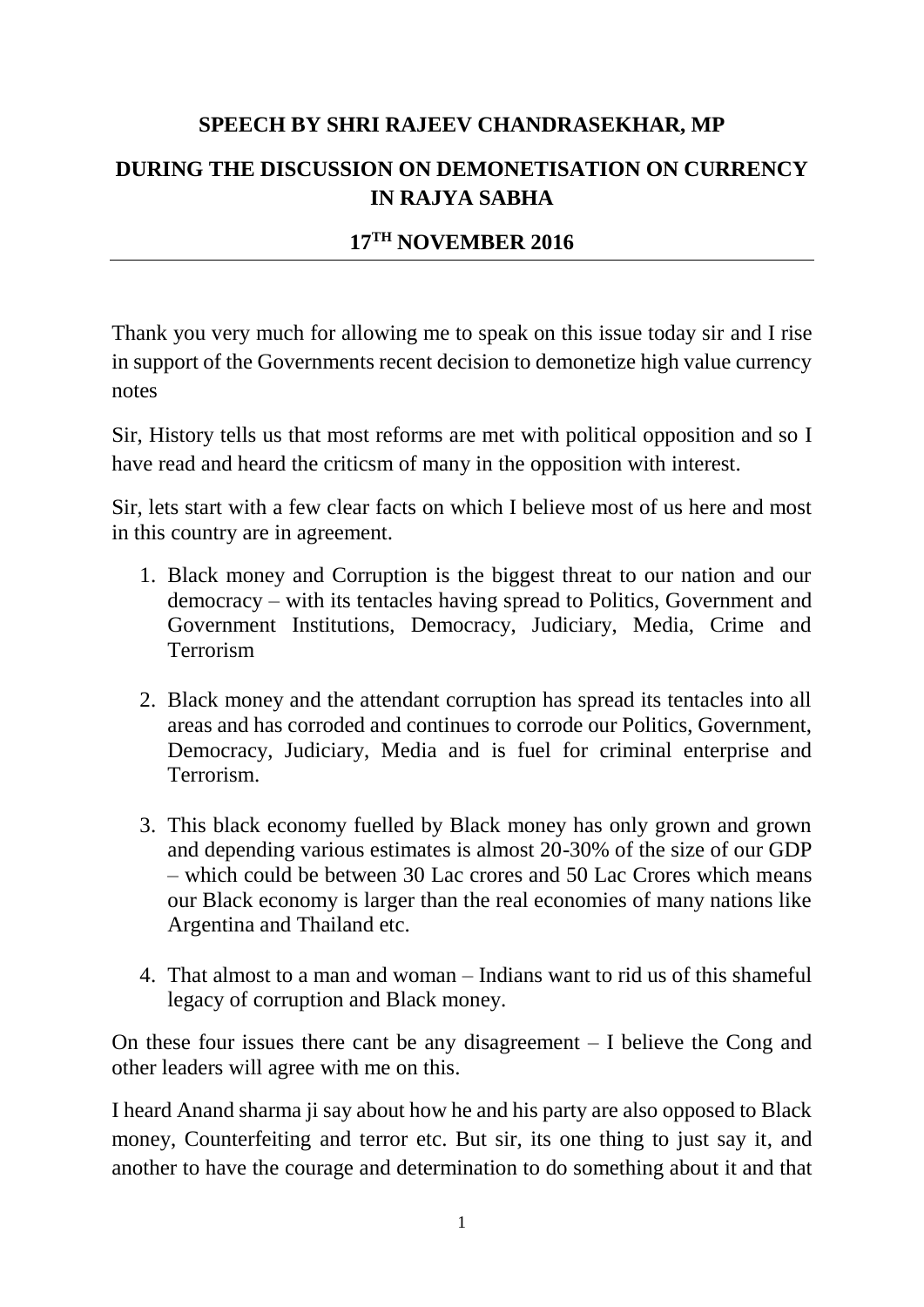sir is the crux of the issue, because everyone knows Governments in the past have made little or no effort at addressing this issue at all  $-$  as a matter of fact there is ample evidence that during the UPA governments tenure, the black economy expanded significantly and 500/1000 Rupee notes in circulation increased. So when the former FM Shri Chidambaram says he opposes demonetization because there was no economic gains - it highlights the fundamental differences in approach to black money by UPA and NDA. UPA believed in a status quo/tokenist to Black money and NDA govt believes in doing something about it.

Ridding black money is not about measuring gains or losses. Its like a disease that just needs to be removed. The argument that a festering disease will be allowed to grow and spread because some economists are quibbling about the cost of surgery is to put it respectfully to miss the point. That is probably the reason why black money has been allowed to grow like this, because it was seen through these years through a distorted prism of so-called pragmatism instead of a more clear distortion free right and wrong.

I I also heard with interest yesterday him say he believed how Raghu Rajan our former RBI governor wasn't in favour of demonetization. With greatest of respects to Raghu Rajan and his impressive International credentials – Blackmoney is more than a issue for an economist  $-$  It is as much a issue of morality and soul of our democracy thatn academic economics. It touchs on criminality, National security, corporate and political corruption etc. Raghu Rajan has demonstrated with his supervision of Banks which has since morphed into a fullblown banking crisis – that he didn't quite stray from the narrow focus of monetary economics. That fairly simply disqualifies from commenting on the issue of fight against black money and so using him that as an endorsement of your political position also fails.

Sir, This Black economy uses three asset classes of Cash, Land and Gold as havens. Sir there are various estimates on how much of the currency in circulation of 16odd lac crores is really in the black, regardless of quantum cash that is most important catalyst because it is the rawmaterial/fuel of Illegal economy that helps translate it assets of Land and bullion.

That is why any serious fight against Black money had to start with cutting off the domestic Black money. For those that are complaining that overseas cash are being let off, even for this channel of hawala etc – cutting off and compressing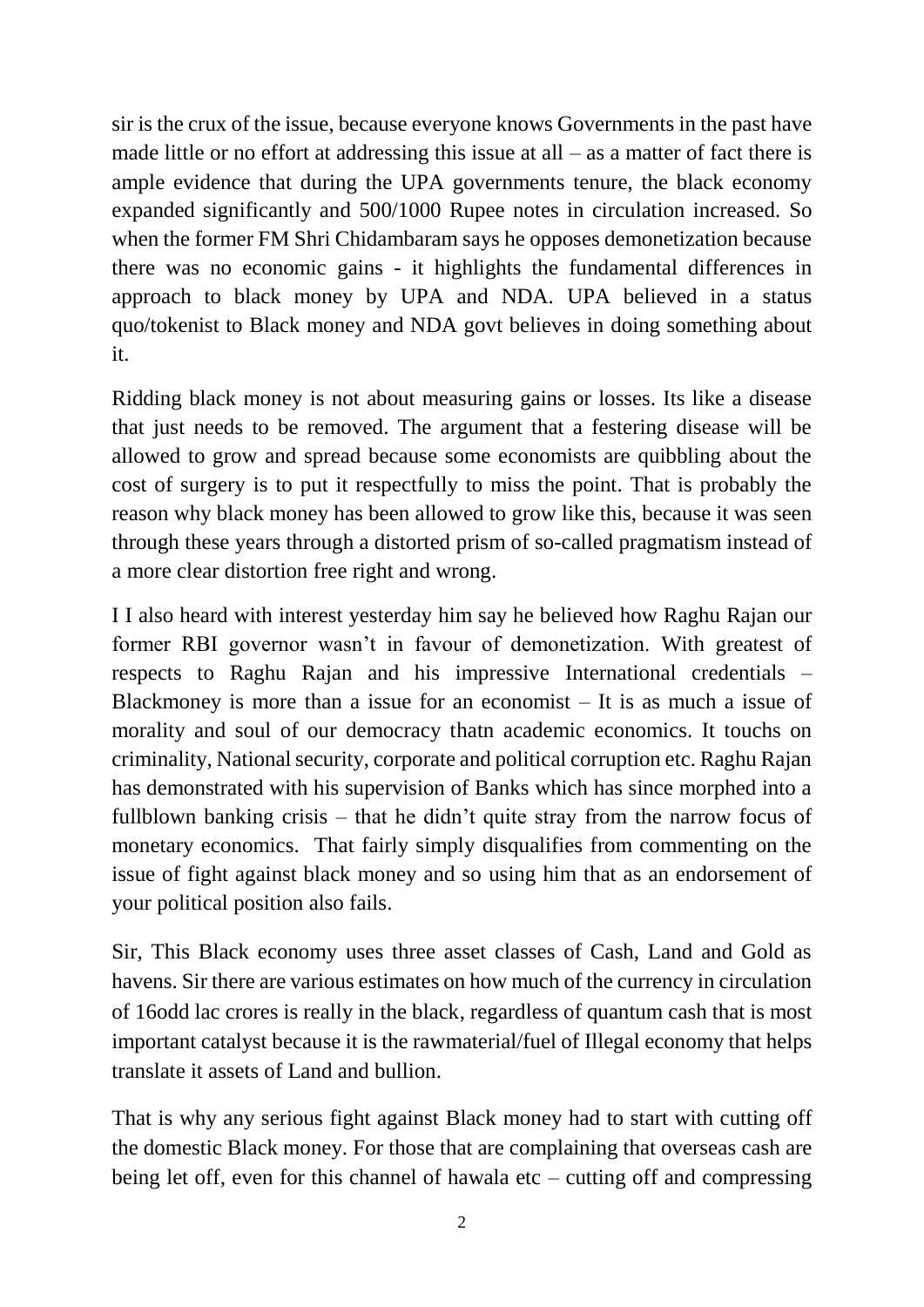our local cash economy is a first step and so Demonetization at this time is a significant follow on step, to the Sept 30 disclosure window offered by the Government to those with undeclared Income.

Sir, demonetization is never an easy process especially when it comes to voiding 86% of circulated currency by value and disruptions in the short term were to be expected, which is why the Prime Minister has requested citizens to bear with inconvenience for the sake of larger reform. The secrecy and confidentiality requirements also made sure that no advance preparations could be done because it would have meant involving more people. The mismatch of our banking infrastructure and the scale of withdrawing 86% of our currencies was always going to be under challenge.

That the Government was concerned that this should be a soft landing is evidenced the currency swap windows, the easy deposits of upto 10 lacs etc. But the disruptions are clearly worse for those in the small and informal sector, poor and those that remain unbanked or live in underbanked regions. As we know sir, 50% of our GDP and 90% of employment is provided by this country's Informal sector. The informal sector has for decades been shut out of the organized formal sector And so Sir, I say with this all responsibility – the disruption and problems that they suffer today are to a large respect a direct consequence of both - the years of neglect of the informal sector and allowing black money to expand by successive Governments and RBI governors.

## **Sir, I am aware the Government is walking a fine line between minimizing problems for common man and plugging loopholes that can be exploited. But I would suggest to the Government to consider followng suggestions**

- 1. Allow regular receipted transactions in our trade and services like Health, Schools, Food, Transport sector where payers are identified and allow this till Dec15th. Move the burden on IT and Government to scrutinize the deposits rather than the poor. This will ease the pressure around the informal sector.
- 2. To direct all Government departments and PSUs to give salaries in cash for next two – three months to their employees to ensure that lines in ATMs and banks by Govt employees are reduced.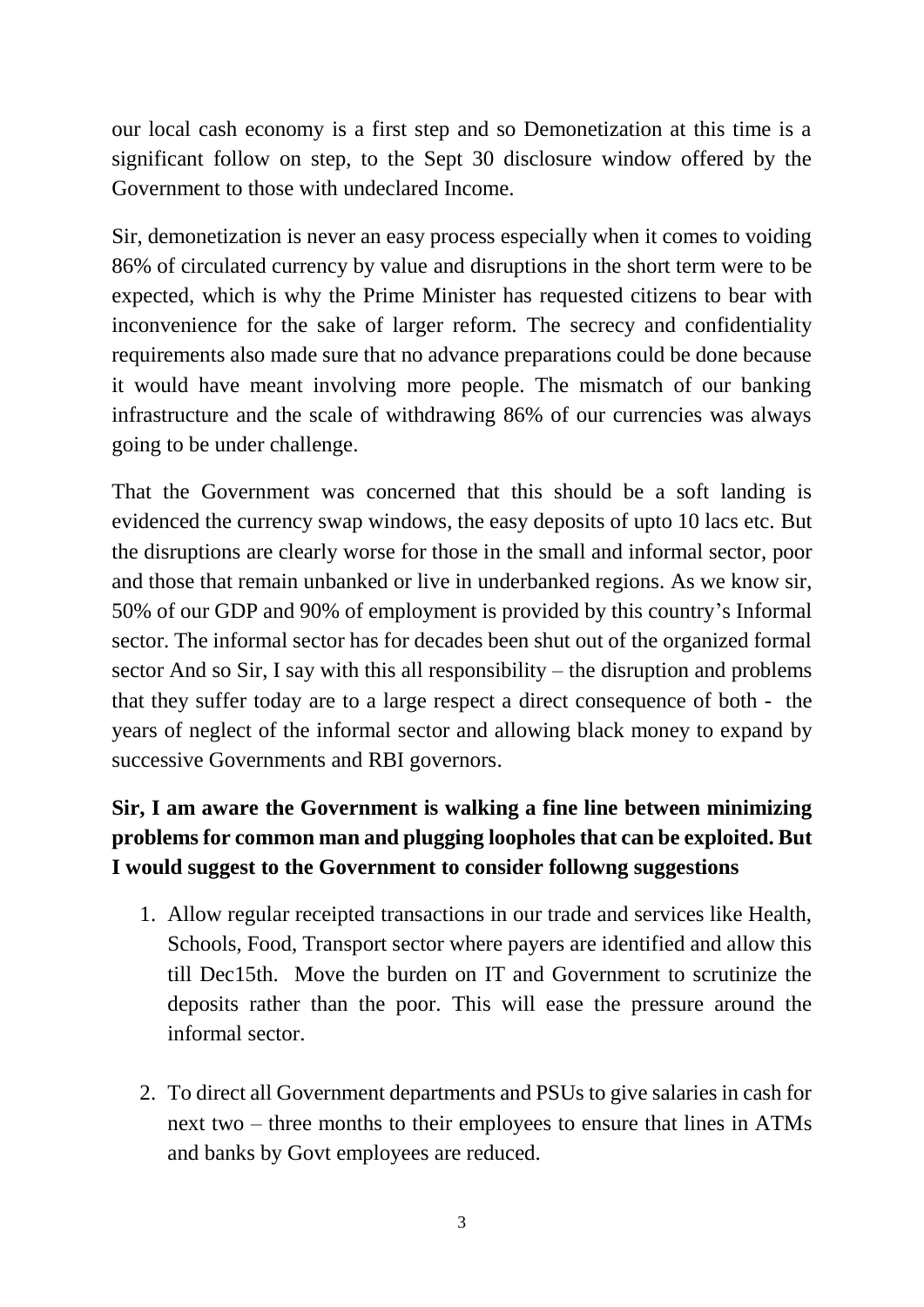- 3. I also urge government and RBI to communicate better and more frequently during this process to ensure that political and vested interest rumor mongering do not create panic and make a difficult situation worse.
- 4. Sir, I would urge the Government to clarify the issue of taxation and penalties on deposits that my friend Naresh also raised. Many tax lawyers are opining that there is no case for penalties under IT act for disclosed income. Regardless of if its true or not, what surely must not happen is increased litigation due to ambiguities. That's not a desirable situation
- 5. The armed forces and Paramilitary forces that are serving in far off places may require special attention and dispensation. I have written to the FM already and I urge him to look into this.

Sir, unfortunately the discussion so far has been on focussed on the short term disruptions. In reality, demonetization is also a big structural step for our economy that is part of a larger process of transforming our economy into one that is Growing, efficient, transparent and clean. The next steps to move the Black economy to the formal real economy must be to target benami land and assets like bullion. Reduction in Direct tax rates is almost a must as follow up to this to prevent fresh black money by incentivize Tax compliance.

There will be significant benefits to Economy and indeed to the poor and middle classes that have not been discussed or explained. Government will benefit significantly both from the taxation on the deposits that are and also the a monetary surplus in the RBI that would then reach the Government. We are talking of a one-time gain for the Government of 4-6 Lac crores. This additional spending of the Government must and can be directed at investments, jobs and expand welfare spending for the poor and needy.

Banks will benefit from this surge of deposits and from the progressive formalization of transactions. Increased deposits will moderate Interest rates as a direct benefit – with added indirect benefit from businesses restarting investment cycle. Other definite benefits will the price correction and reforms in the real Estate sector. Along with RERA, the sector will now be under additional pressure to change its cash-based business model and move to a more transparent ,